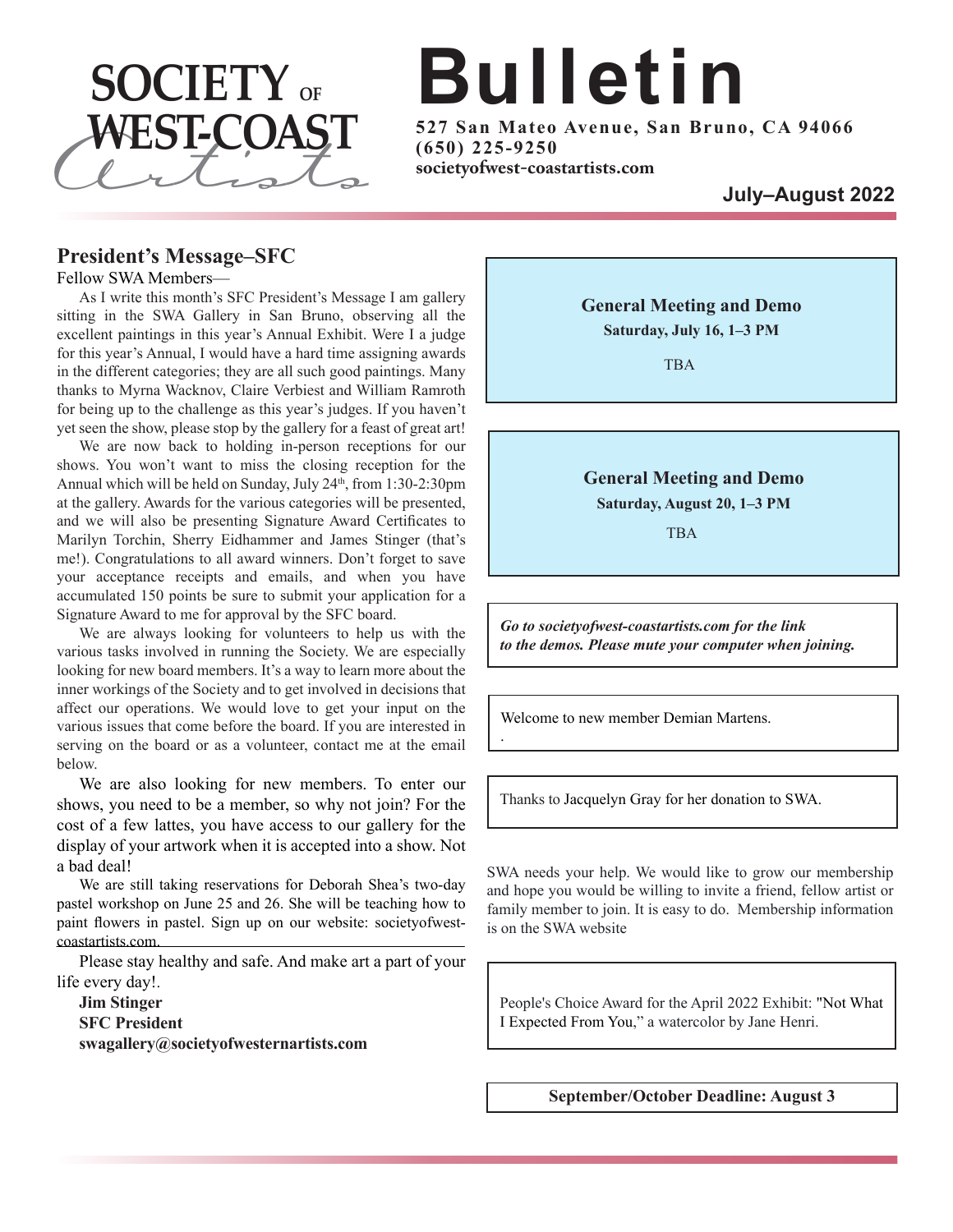### **President's Message–SJVC**

Members,

The Annual Exhibition at the San Bruno Gallery has opened with the San Joaquin Valley well represented. Our members, Denise McGill received "Best of Show," and Deborah Pepin receiving "First Place" in the Pastel Division. Also representing the Valley in the Annual Exhibit are Dean Dallin, Marilyn Torchin, and Nancy Tan. <sup>I</sup> hope our members can make time to visit this wonderful show.

We want to thank Marilyn Torchin for her demonstration on Non-Representational Art. The discussion of the importance of color, light and dark, in an abstract created grea<sup>t</sup> interest.

Thanks to Denise McGill for the Zoom Demonstration on her Collage Techniques. It's amazing how Denise layers the <sup>p</sup>ieces of color into her beautiful collages. The demonstration can be seen on YouTube via the link on the SWA site. We appreciate the work they spen<sup>t</sup> practicing and preparing.

In the upcoming months, we're preparing for <sup>a</sup> paint out (plein air) at the Clovis Botanical Gardens and Art Exhibits in July and September. Well, there's no rest for the creative mind. <sup>I</sup> hope the coming months bring you joy and success.

Be safe and healthy. **Jesus Sepulveda SJVC President**

#### **SJVC Schedule**

#### **July Art Show at Vernissage Art Gallery and Studio**

- \* Delivery at Vernissage, July 1st, 10:00-12:00
- \* Entry Fee \$10 per Artist, maximum 3 entries
- \* Non-Juried Show

#### **September Shows**

\*Ziveli Winery-Sept. 17th-18th, no entry fee

\*Allards Show, deliver Aug. 29th and ending Sept. 30th

Please inform the board if you know of members who are ill or have passed away or have lost family members.

#### **SAN FRANCISCO CHAPTER CONTACTS SFC President/**

| <b>Signature Awards/</b>                       |                        |              |
|------------------------------------------------|------------------------|--------------|
| <b>Demos</b>                                   | <b>Jim Stinger</b>     | 650-493-6043 |
| <b>1st Vice President</b>                      | <b>Guy Magallanes</b>  | 650-575-9158 |
| <b>2nd Vice President</b>                      | <b>Yvonne NewHouse</b> | 650-504-5559 |
| <b>Recording Secretary/</b>                    |                        |              |
| Director of Exhibits/                          |                        |              |
| Membership /                                   |                        |              |
| <b>Corresponding Secretary Carrie Drilling</b> |                        | 650-692-8998 |
| Treasurer/                                     |                        |              |
| <b>Gallery Coordinator</b>                     | <b>Sharon Harris</b>   | 650-307-2431 |
| <b>Publicity</b>                               | Leona Marini           |              |
| <b>Web Master</b>                              | <b>Sherry Vockel</b>   | 650-922-7474 |
| <b>Bulletin</b>                                | Laura Johnson          | 650-533-1239 |
|                                                |                        |              |

**SFC** *Center Hours: 11–3, Wednesday–Saturday*

#### **SAN JOAQUIN CHAPTER CONTACTS**

| <b>SJVC President</b>     | Jesus Sepuleda         | 559-438-7633 |
|---------------------------|------------------------|--------------|
| <b>1st Vice President</b> | Linda Lamb             | 559-275-1597 |
| 2nd Vice President        | <b>Rudy Murietta</b>   | 559-709-0486 |
| <b>Secretary</b>          | <b>Shirlee Rehart</b>  | 559-436-4552 |
| <b>Phone/Membership</b>   | <b>Maxine Fargason</b> | 559-439-4403 |
| <b>Treasurer</b>          | <b>Denise McGill</b>   | 559-229-3025 |

#### **SCHEDULE OF EVENTS**

**SAN FRANCISCO CHAPTER**

**72nd Annual Exhibit May 18–July 24 Annual Exhibit Awards Reception; July 24, 1:30–2:30 July**

**16 Board Meeting/Demo TBA**

**July/August Signature Member Show**

**July 27–August 26**

**Delivery July 22–24**

**August**

**20 Board Meeting/Demo TBA**

**SFC** *Center Hours: 11–3, Wednesday–Saturday*

#### **Directions to SWA San Bruno**

**From 280:** take the San Bruno Exit east (towards the Airport). At San Mateo Avenue (approximately 1/4 mile) turn right on San Mateo Avenue.

**From 101:** exit San Bruno Avenue west over the freeway. San Mateo Avenue is immediately after the CalTrain elevated track, turn left. SWA gallery is two blocks south on San Mateo Avenue.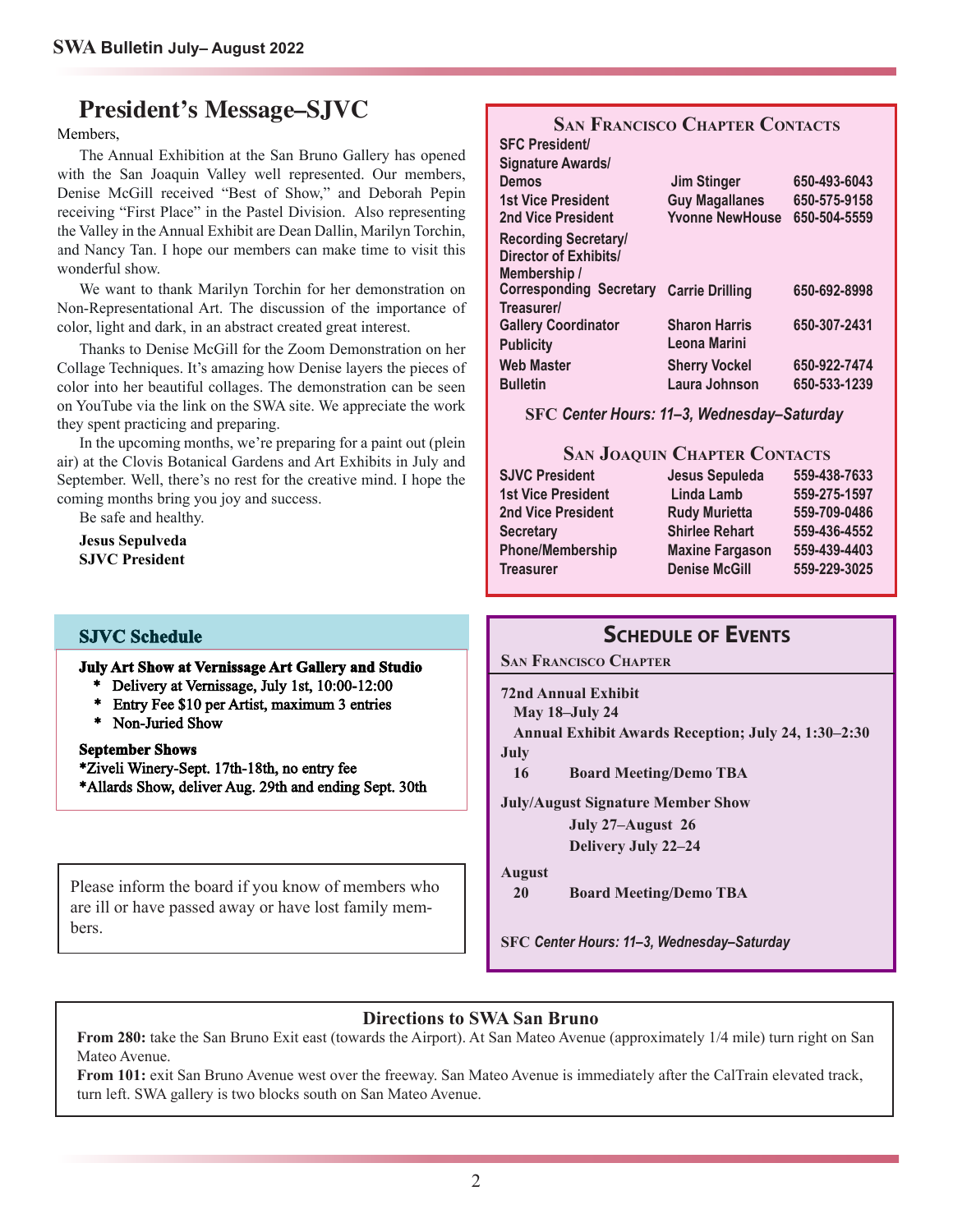| <b>2022 SWA Exhibit Schedule</b>                            |                                                                                                                                                                                                                            |  |  |  |
|-------------------------------------------------------------|----------------------------------------------------------------------------------------------------------------------------------------------------------------------------------------------------------------------------|--|--|--|
|                                                             | <b>January 2, 2022/December 31, 2022</b>                                                                                                                                                                                   |  |  |  |
| <b>SWA Board Meeting/Demo</b><br>January/February Exhibit   | <b>January 15 Zoom</b><br>January 12 - February 11 Call for entry 12/7/21. Closed 1/1/22 Juried 1/4 and 1/5<br>Delivery 1/7, 11–3pm or 1/8, 10–1pm. After 1pm judging for awards.                                          |  |  |  |
| <b>February/March Exhibit</b>                               | February 16 – March 25 Call for entry 1/11. Closed 2/6/22. Juried 2/8 and 2/9.<br>Delivery 2/11, 11-3pm or 2/12, 10-1pm. After 1pm judging for awards.                                                                     |  |  |  |
| <b>SWA Board Meeting/Demo</b><br><b>Lillian Wu Workshop</b> | <b>February 19 Zoom</b><br>March 5 and 6                                                                                                                                                                                   |  |  |  |
| <b>SWA Board Meeting/Demo</b>                               | March 19 Zoom                                                                                                                                                                                                              |  |  |  |
| <b>April Exhibit</b>                                        | March 30 - April 22. Call for entry 2/25. closed 3/20. Juried 3/22 or 3/23.<br>Delivery 3/25, 11-3pm or 3/26, 10-1. Judging for awards after 1 pm.                                                                         |  |  |  |
| <b>SWA Board Meeting/Demo</b>                               | <b>April 16 Zoom</b>                                                                                                                                                                                                       |  |  |  |
| San Mateo School Exhibit                                    | April 25-May 10                                                                                                                                                                                                            |  |  |  |
| <b>SWA Board Meeting/Demo</b>                               | May 21 Zoom                                                                                                                                                                                                                |  |  |  |
| <b>72nd Annual Exhibit</b>                                  | May 18 – July 24. Open call for entries 4/18, closed 5/8. Juried in<br>5/10 or 5/11. Delivery of paintings 5/13 or 5/14, 10-1. Awards after 1 pm.<br><b>Opening Reception TBD</b><br>Awards Reception July 24, 1:30 - 2:30 |  |  |  |
| <b>SWA Board Meeting</b>                                    | June 18 Zoom                                                                                                                                                                                                               |  |  |  |
| <b>Deborah Shea Workshop</b>                                | <b>June 25–26</b>                                                                                                                                                                                                          |  |  |  |
| <b>SWA Board Meeting</b>                                    | <b>July 16 Zoom</b>                                                                                                                                                                                                        |  |  |  |
| <b>Signature Member Show</b>                                | <b>July 27 – August 26. Delivery 7/22</b>                                                                                                                                                                                  |  |  |  |
| <b>SWA Board Meeting</b>                                    | <b>August 20 Zoom</b>                                                                                                                                                                                                      |  |  |  |
| <b>September Exhibit</b>                                    | August 31 – September 30. Open call for entries 8/4. Closed 8/21. Juried in<br>8/23 and 8/24. Delivery 8/26, 11-3 or 8/27, 10-1. Judge for awards after 1 pm.                                                              |  |  |  |
| <b>SWA Board Meeting/Demo</b>                               | <b>September 17 Zoom</b>                                                                                                                                                                                                   |  |  |  |
| <b>Yvette Head Workshop by Zoom</b>                         | September 24 and 25                                                                                                                                                                                                        |  |  |  |
| <b>Skyline Exhibit</b>                                      | <b>October 1 – November 4</b>                                                                                                                                                                                              |  |  |  |
| <b>SWA Board Meeting/Demo</b>                               | October 15 Zoom                                                                                                                                                                                                            |  |  |  |
| <b>Nancy Crookston Workshop</b>                             | November 5–6                                                                                                                                                                                                               |  |  |  |
| <b>November/December</b>                                    | November 16 – January 6. Open call for entries 10/6. Closed 11/6. Juried in 11/8 and 11/9.<br>Delivery 11/11, 11-3 or 11/12 until 1pm. Judging for awards after 1pm.                                                       |  |  |  |
| <b>SWA Board Meeting/Demo</b>                               | <b>November 19 Zoom</b>                                                                                                                                                                                                    |  |  |  |

### **2022 SFC Demonstrations**

| <b>January 15</b>                                         | Lillian Wu             | <b>Brush Painting on Rice Paper</b>                    |                            |  |
|-----------------------------------------------------------|------------------------|--------------------------------------------------------|----------------------------|--|
| <b>February 19</b>                                        | <b>Jim Stinger</b>     | <b>Fish Prints</b>                                     |                            |  |
| March 19                                                  | <b>Michael Reardon</b> | <b>Watercolor Painting: Landscape and Beach Scenes</b> | http://www.mreardon.com    |  |
| April 16                                                  | <b>Nancy Crookston</b> | Portrait in oil                                        | http://nancycrookston.com  |  |
| May 21                                                    | <b>Denise McGill</b>   | Collage                                                |                            |  |
| June 18                                                   | Inna Cherneykina       | Oil still life with sunflowers                         | http://inna-art.org        |  |
| July 16                                                   | <b>TBA</b>             |                                                        |                            |  |
| <b>August 20</b>                                          |                        | <b>TBA</b>                                             |                            |  |
| November 19                                               | <b>Clark Mitchell</b>  | Oil landscape                                          | https://www.cgmitchell.com |  |
| (Demos are on YouTube Live or Zoom until further notice.) |                        |                                                        |                            |  |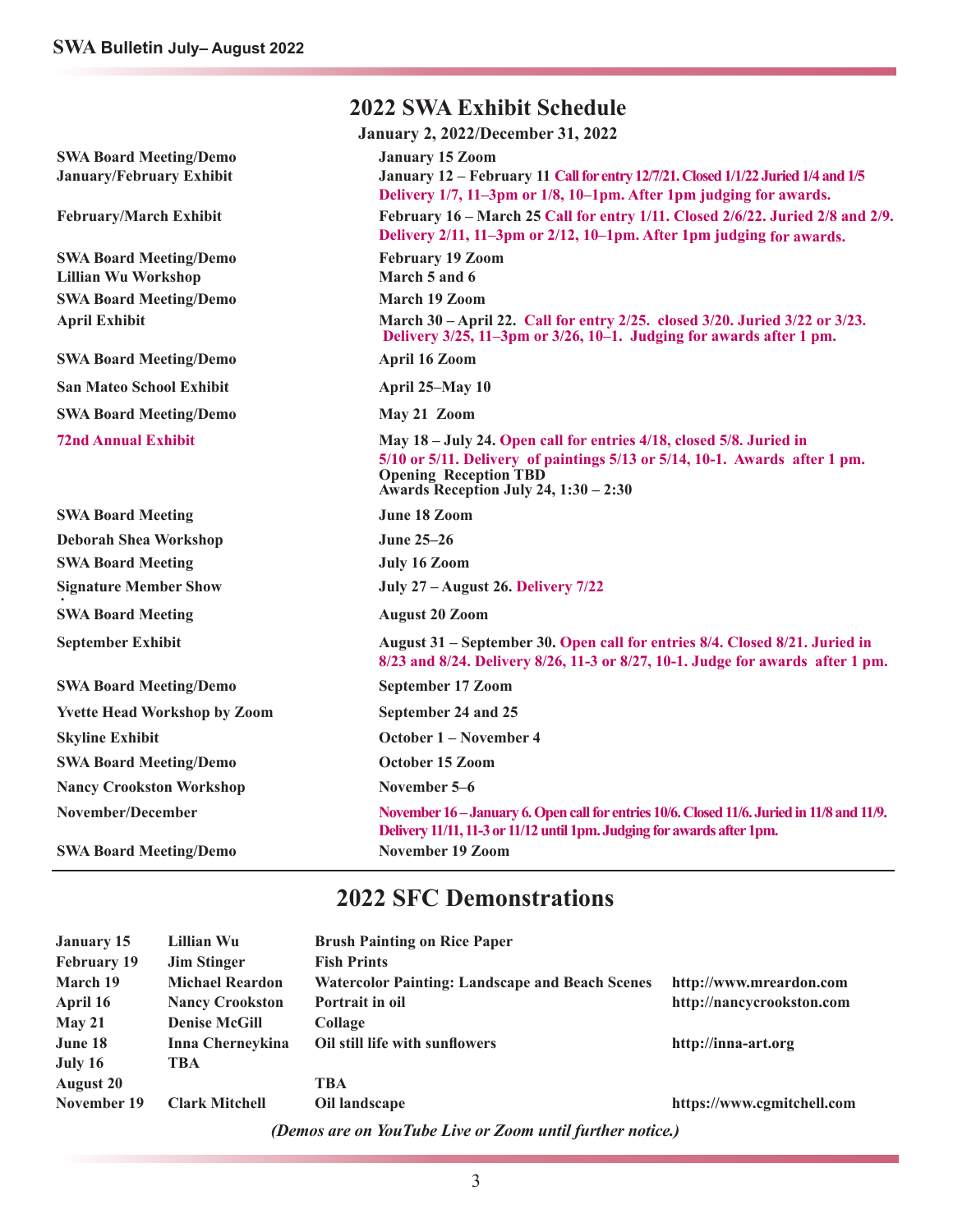# **72nd Annual Exhibit Winners**

| <b>Best of Show</b>                                  | <b>Denise McGill</b>             | <b>Jassy's Car Ride</b>                        | Collage    |
|------------------------------------------------------|----------------------------------|------------------------------------------------|------------|
| Oil/Acrylic<br>1 <sup>st</sup> Place                 | <b>Sherry Eidhammer SWA</b>      | <b>Venice</b>                                  |            |
| 2 <sup>nd</sup> Place                                | Rosemarie Willimann              | <b>Bristlecone Pine in the White Mountains</b> |            |
| <b>Watercolor</b>                                    |                                  |                                                |            |
| 1 <sup>st</sup> Place                                | <b>Kathryn Degliantoni</b>       | After a Hailstorm                              |            |
| 2 <sup>nd</sup> Place                                | <b>Stephanie Getzler SWA</b>     | <b>Belvini Vineyard</b>                        |            |
| 3rd Place                                            | <b>John Barrows</b>              | <b>Mother Nature</b>                           |            |
| HM                                                   | <b>Tony Pepito</b>               | <b>Golden Gate Bridge from Fort Mason</b>      |            |
| <b>Pastel</b><br>1 <sup>st</sup> Place               | <b>Deborah Pepin</b>             | <b>The Road to Carols</b>                      |            |
| <b>Mixed Media</b><br>1 <sup>st</sup> Place          | <b>Dmitry Grudsky SWA</b>        | Daydream                                       |            |
| <b>Non-Representational</b><br>1 <sup>st</sup> Place | <b>Joyce Barron Leopardo SWA</b> | <b>A</b> Toast to You                          |            |
| Portrait<br>1 <sup>st</sup> Place                    | <b>Jane Henri</b>                | <b>They Walked Away</b>                        | Watercolor |

#### **Judges: William Ramroth SWA; Claire Verbiest NWS, PSA-MP; Myrna Wacknov CWA, NWS**

Participants: Edna Acri SWA, Barbara Alger SWA, John Barrows, Gerald Boyd SWA Lu Chang, Dean Dallin SWA, Kathryn Degliantoni, Carrie Drilling SWA, Sherry Eidhammer SWA, Lynne Flodin SWA, Stehanie Getzler SWA, Dmitry Grudsky SWA, Sharon Slusarz Harris SWA, Jane "Henri" Williams SWA, Susan Jochheim, Nicole Joshi, Joyce Barron Leopardo SWA, Denise McGill SWA, Christine McLaughlin, Leona Moriarty SWA, Christine Ong-Dijcks, Anne Oseberg SWA, Olga Parr SWA, Deborah Pepin, Tony Pepito, Deborah Shea, Fran Simontacchi SWA, Maria Sky, James Stinger, Nancy Tan, Jitendra Tandel, Marilyn Torchin SWA, Sherry Vockel SWA, and Rosemarie Willimann

Thanks to volunteers: Yvonne Newhouse who Administrated Enterthingy.com, Carrie Drilling, Sharon Harris, Stephanie Getzler, Nicole Joshi, Leona Marini, and Sherry Vockel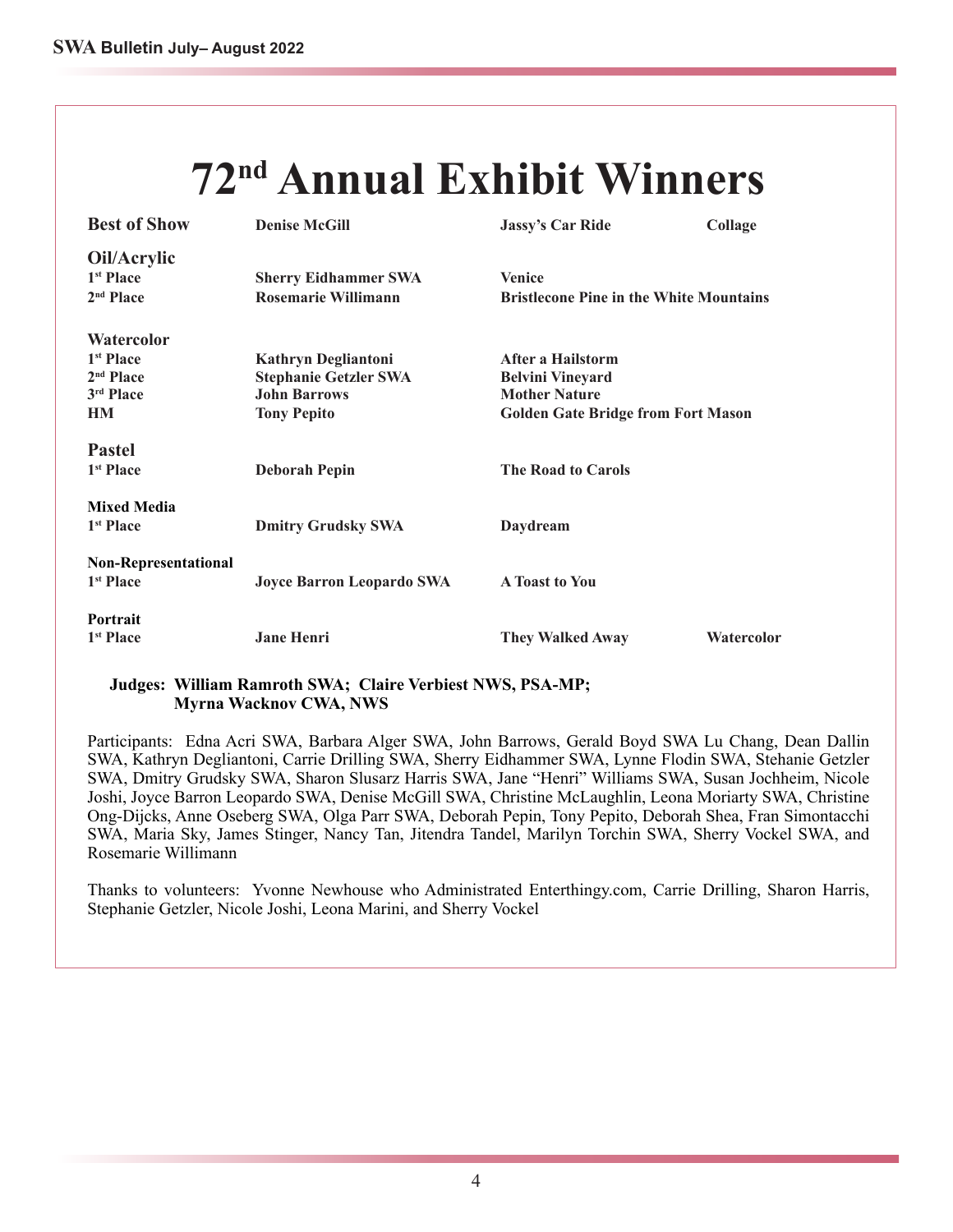# **72nd Annual Exhibit Winners**



**Best of Show** *Jassy's Car Ride* **Collage by Denise McGill SWA**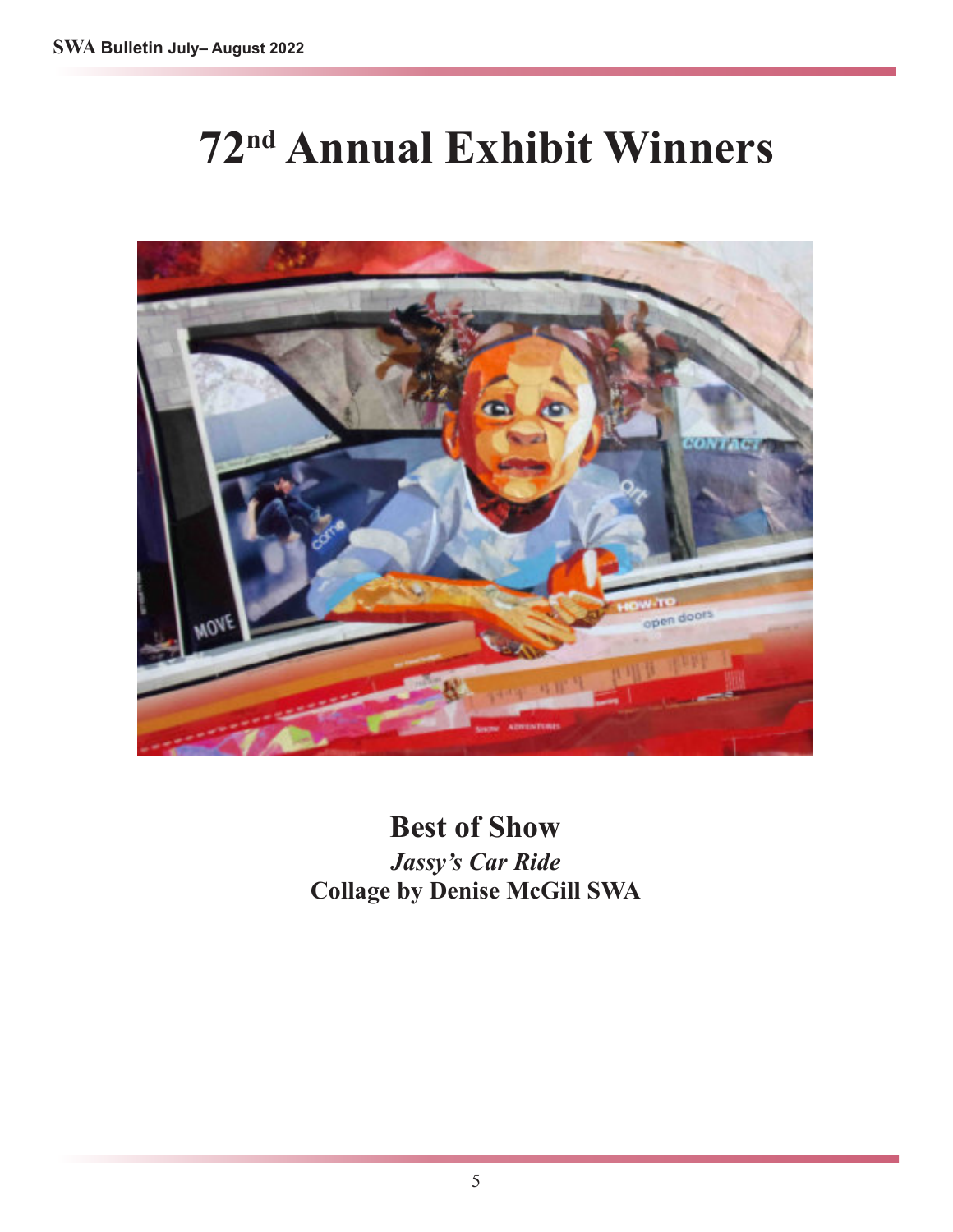# **Oil/Acrylic**



### **1st Place**

*Venice* **Oil by Sherry Eidhammer SWA**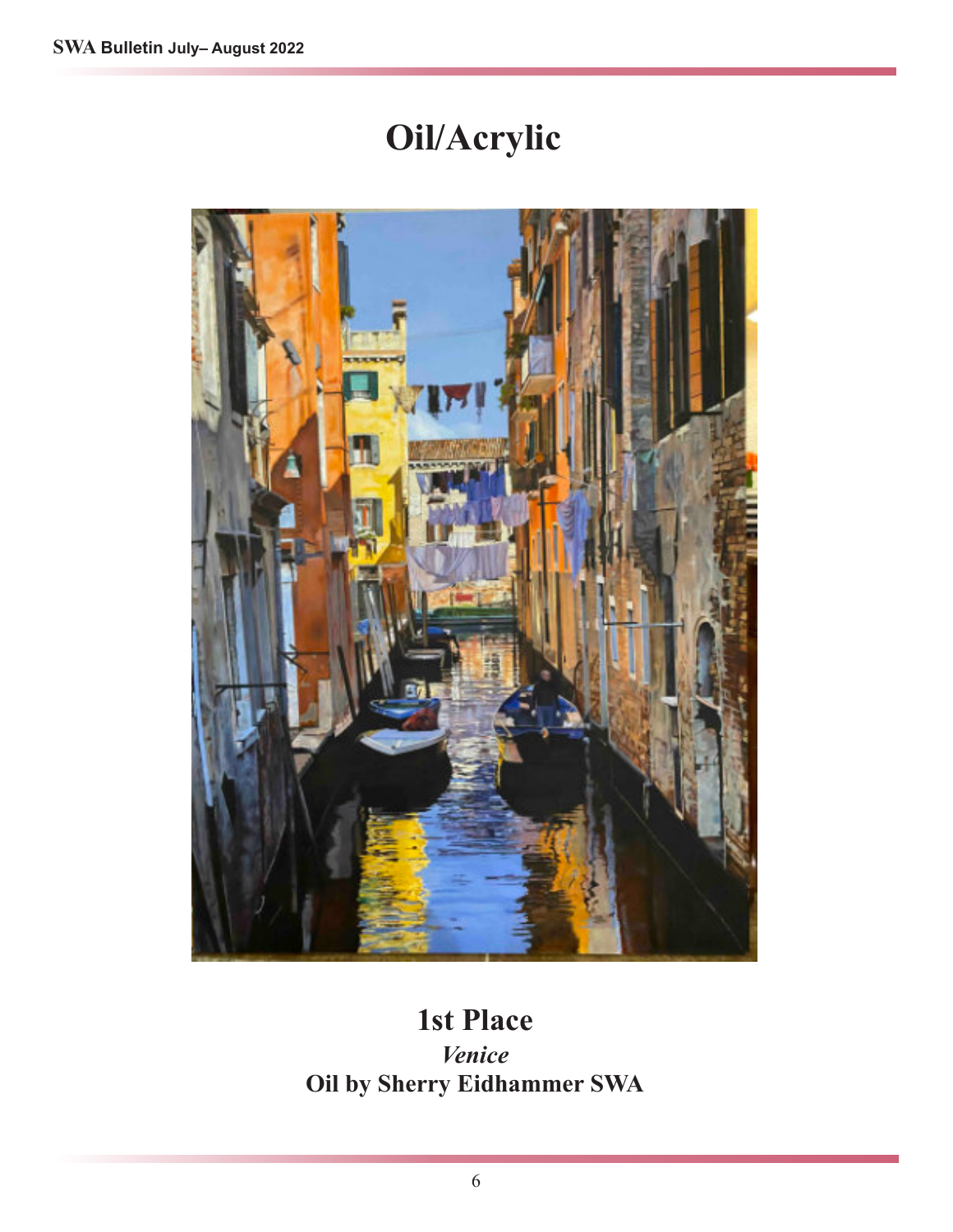

### **2nd Place** *Bristlecone Pine* **Oil by Rosemarie Willimann**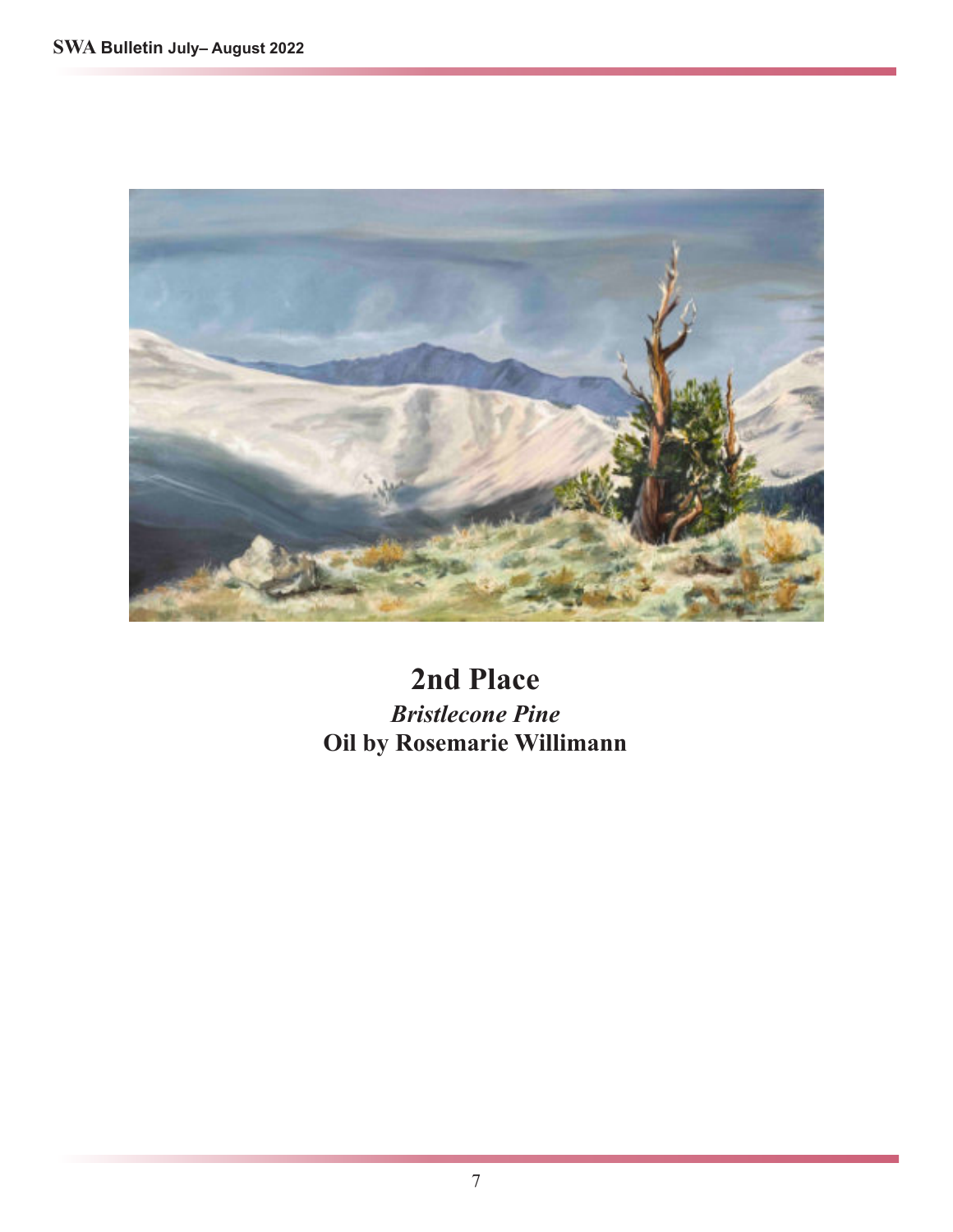### **Watercolor**



**1st Place** *After a Hailstorm* **by Kathryn Degliantoni**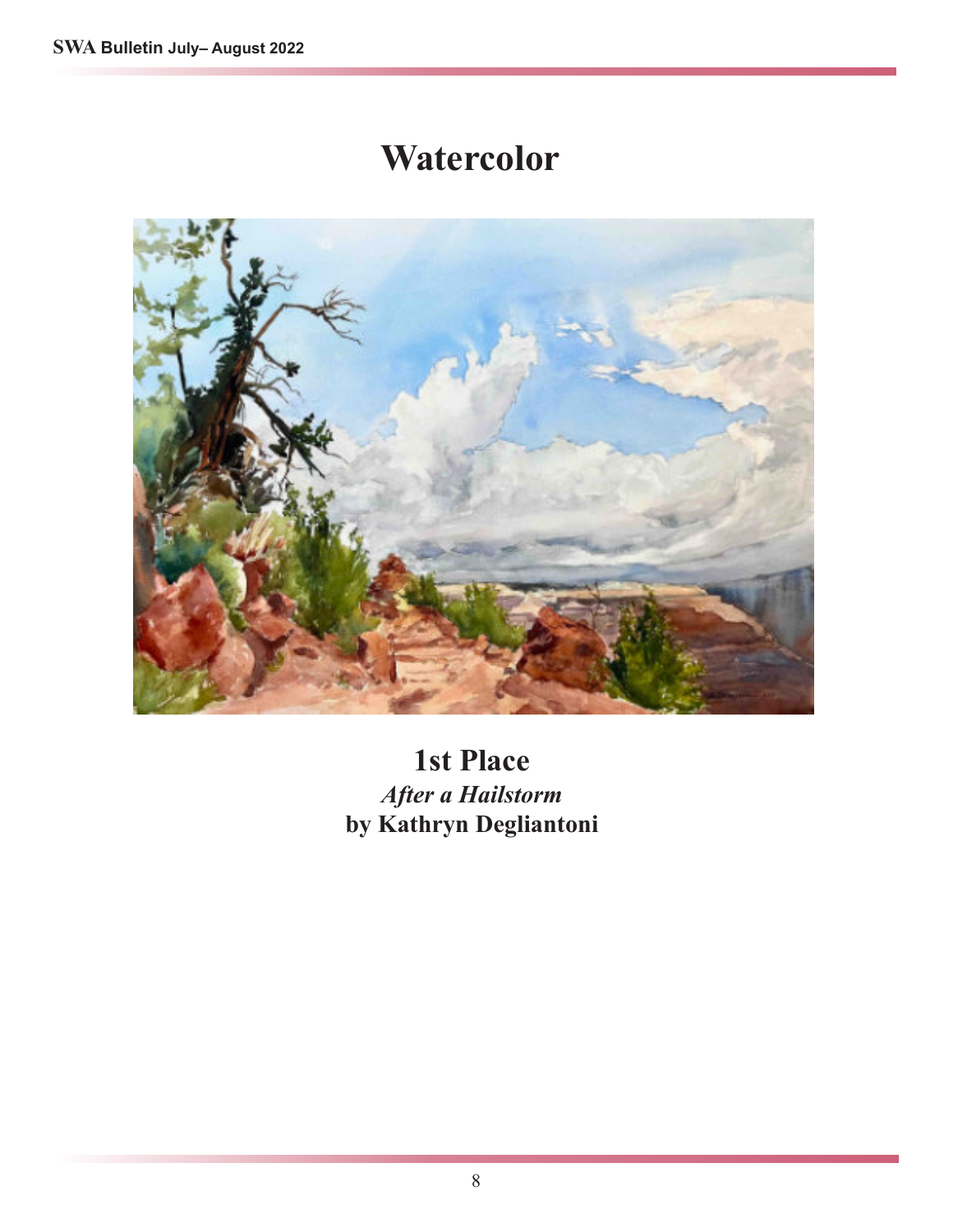

**2nd Place** *Belvini Vineyard* **by Stephanie Getzler SWA**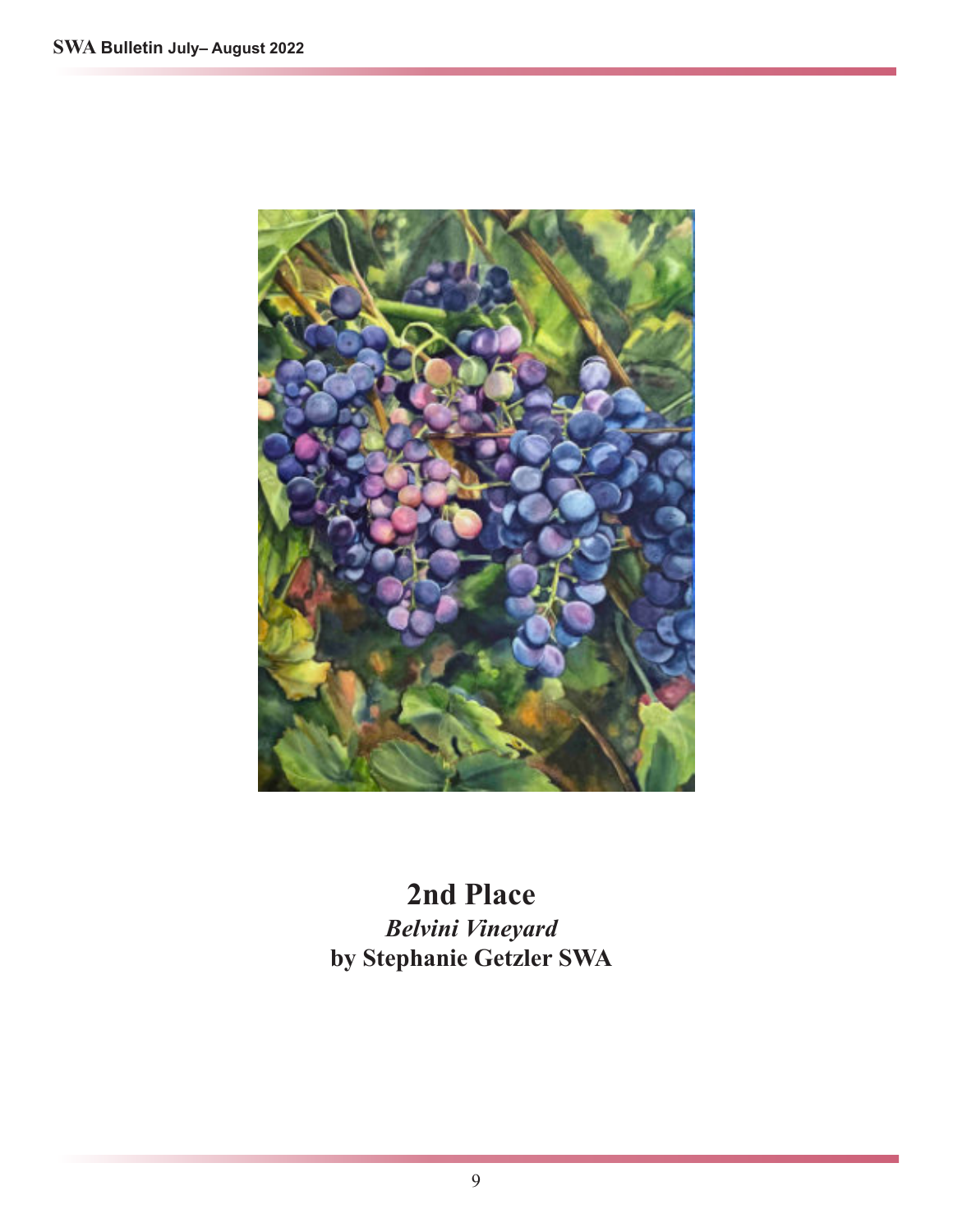

**3rd Place** *Mother Nature* **by John Barrows**



**Honorable Mention** *Golden Gate Bridge from Fort Mason* **by Tony Pepito**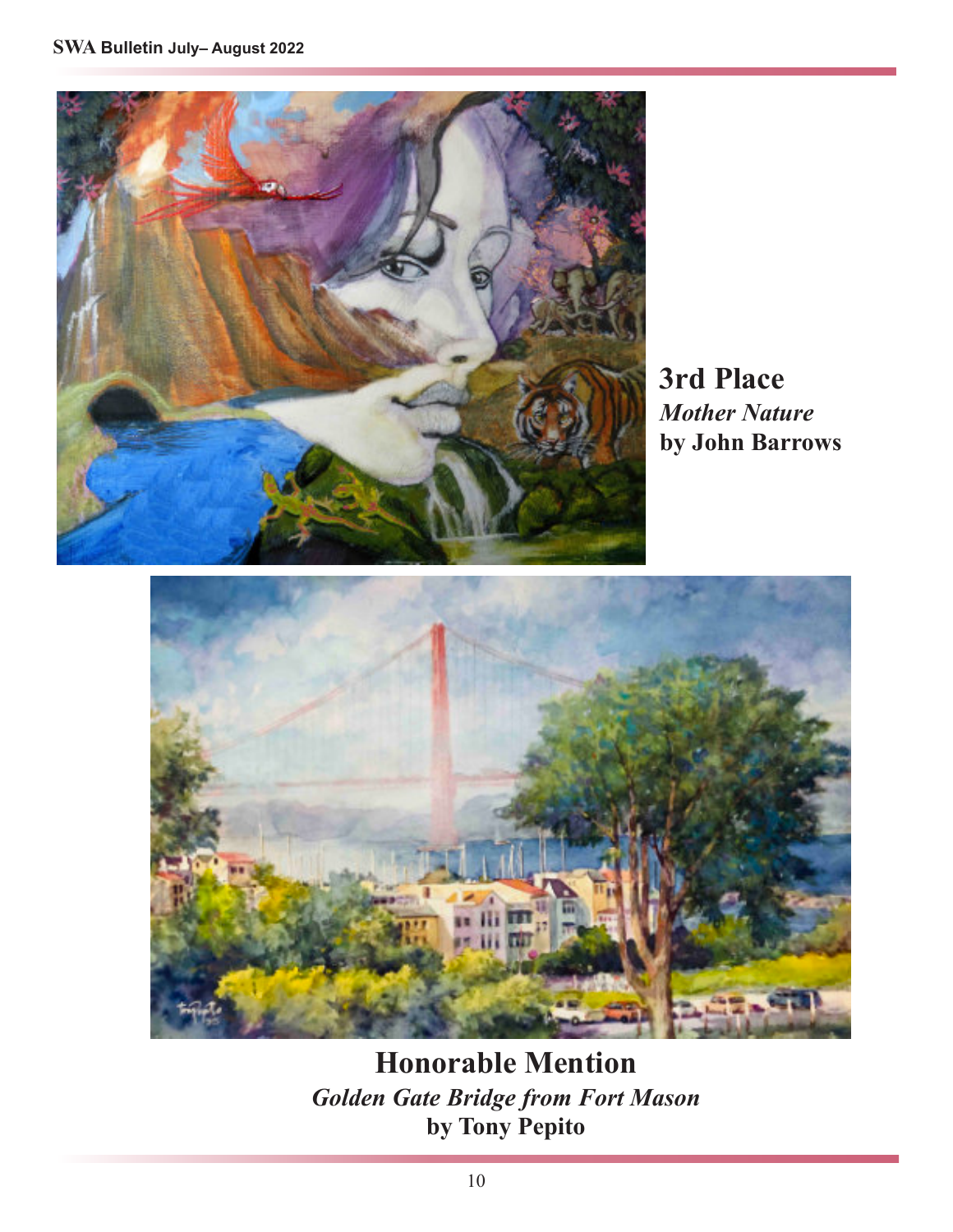# **Pastel**



**1st Place** *The Road to Carols* **by Deborah Pepin**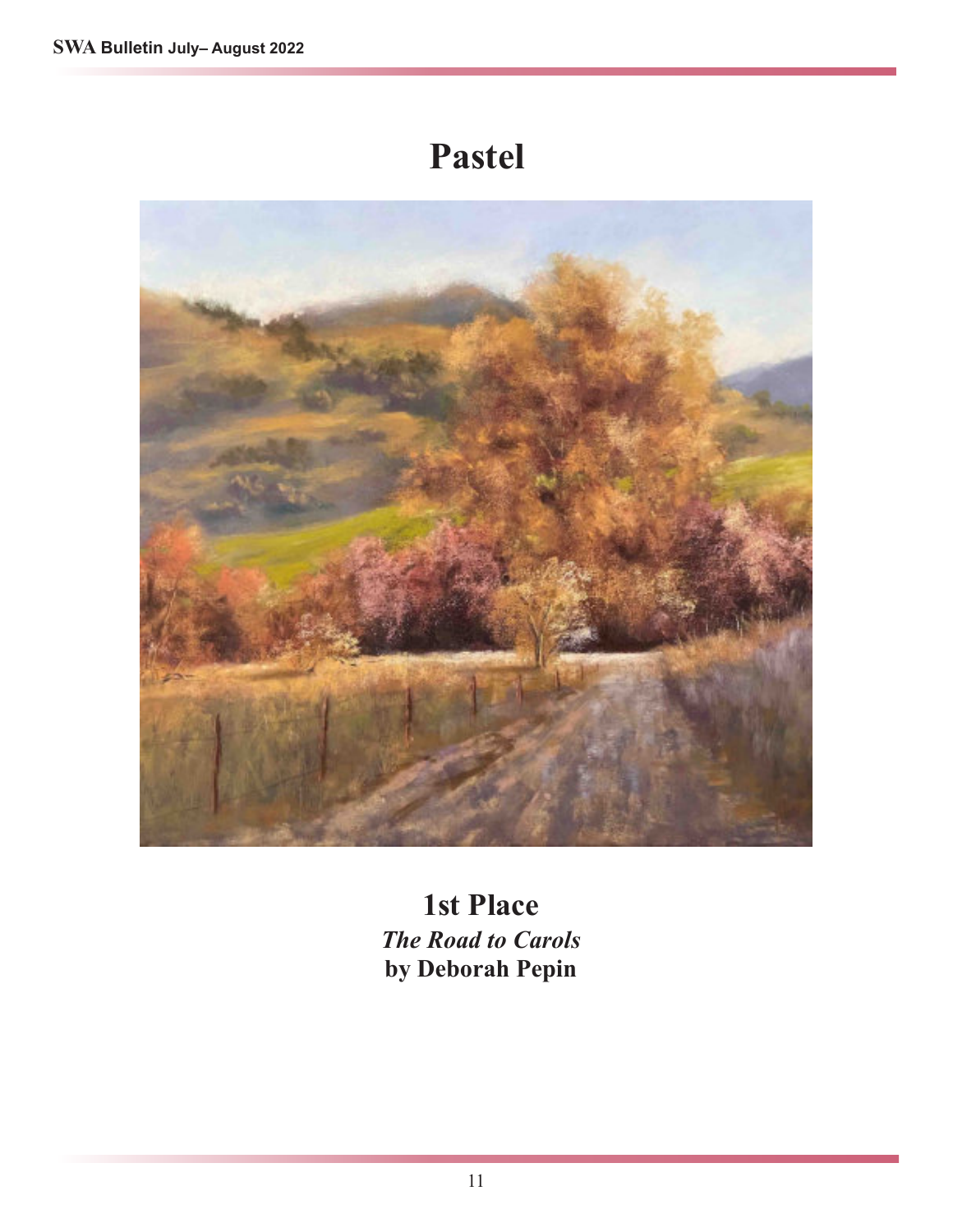# **Mixed Media**



### **1st Place** *Daydream* **by Dmitry Grudsky SWA**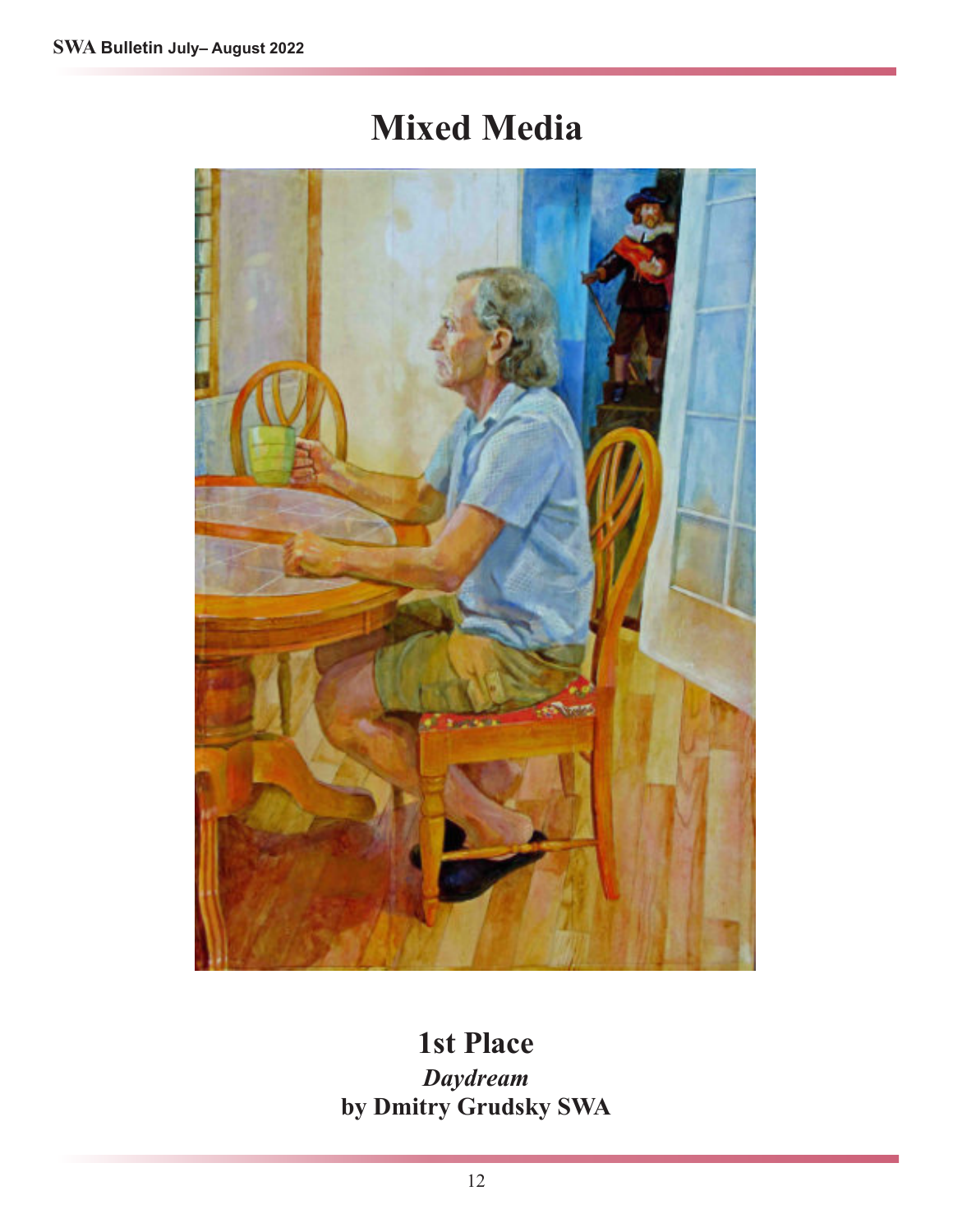# **Non-Representational**



### **1st Place**

*A Toast to You* **by Joyce Barron Leopardo SWA**